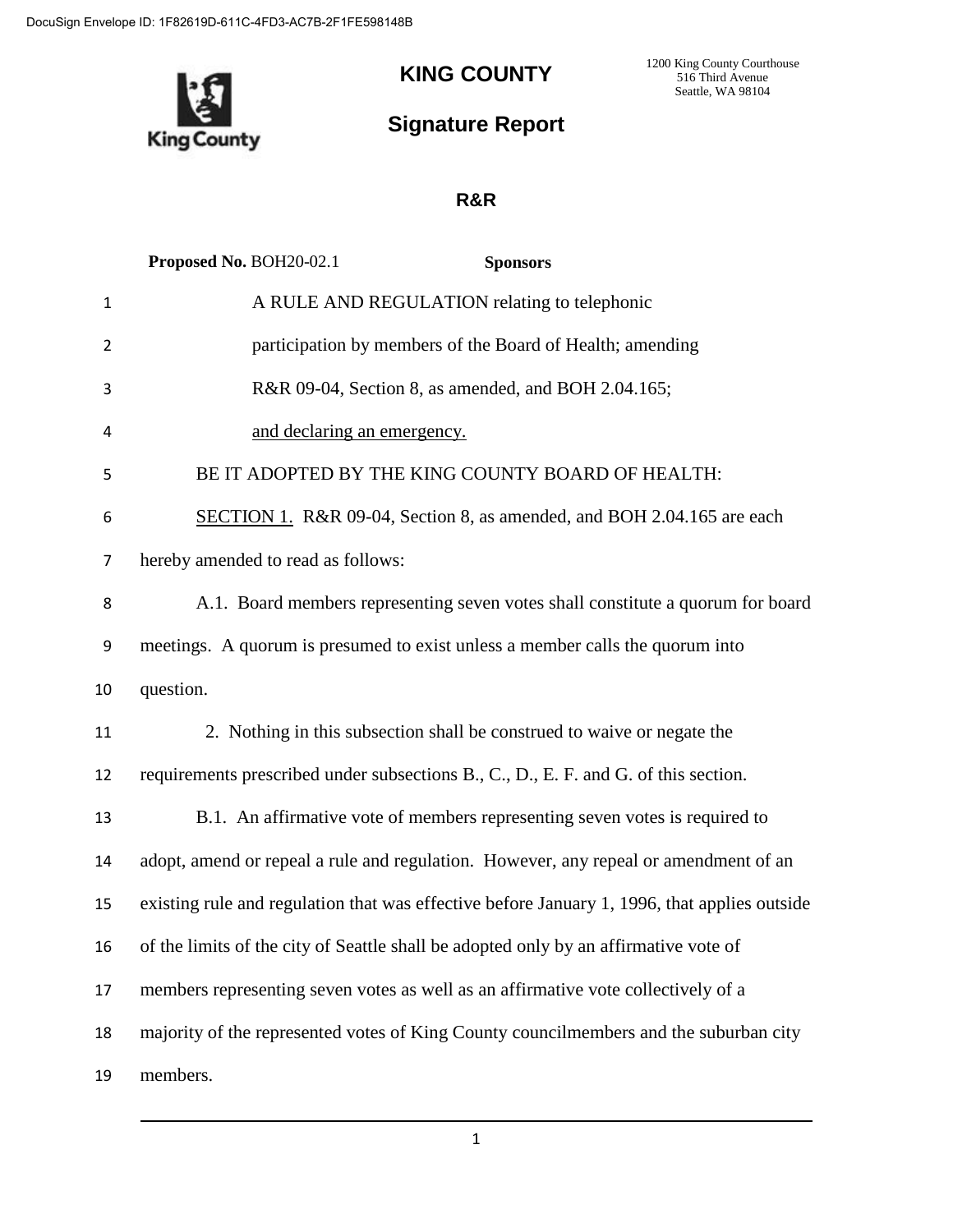R&R

| 20 | 2. Any amendment or repeal of an existing rule or regulation adopted by the                  |  |  |  |  |  |  |
|----|----------------------------------------------------------------------------------------------|--|--|--|--|--|--|
| 21 | board of health of the city of Seattle and effective before January 1, 1996, shall be        |  |  |  |  |  |  |
| 22 | adopted only by an affirmative vote of the members representing seven votes as well as       |  |  |  |  |  |  |
| 23 | an affirmative vote of a majority of the members appointed by the city of Seattle.           |  |  |  |  |  |  |
| 24 | C. An affirmative vote of members representing seven votes is required to adopt,             |  |  |  |  |  |  |
| 25 | amend or repeal a guideline and recommendation.                                              |  |  |  |  |  |  |
| 26 | D. A majority of affirmative votes by board members representing seven votes is              |  |  |  |  |  |  |
| 27 | required for all actions on resolutions and motions.                                         |  |  |  |  |  |  |
| 28 | E. A roll call vote shall be taken on final passage of any rule and regulation,              |  |  |  |  |  |  |
| 29 | guideline and recommendation and resolutions.                                                |  |  |  |  |  |  |
| 30 | F. There will be no voting by proxy on any question before the board.                        |  |  |  |  |  |  |
| 31 | G.1. Members may participate in meetings of the full board by telephone or video             |  |  |  |  |  |  |
| 32 | conferencing when:                                                                           |  |  |  |  |  |  |
| 33 | a. an emergency that limits the board from meeting as usual is declared by                   |  |  |  |  |  |  |
| 34 | federal, state or local officials; or                                                        |  |  |  |  |  |  |
| 35 | b. if the member deems it necessary, but no more than twice per year.                        |  |  |  |  |  |  |
| 36 | 2. Members who participate in meetings of the full board by telephone or video               |  |  |  |  |  |  |
| 37 | conferencing in accordance with subsection G.1. of this section shall be counted toward      |  |  |  |  |  |  |
| 38 | the quorum and shall retain their voting authority unless the member elects to participate   |  |  |  |  |  |  |
| 39 | by telephone or video conferencing in accordance with subsection G.1.b. of this section      |  |  |  |  |  |  |
| 40 | and the alternate is physically present, at which time the alternate shall be counted toward |  |  |  |  |  |  |
| 41 | the quorum and have voting authority instead of the member.                                  |  |  |  |  |  |  |
| 42 | The clerk of the board, in consultation with the chair, shall establish<br>3.                |  |  |  |  |  |  |

2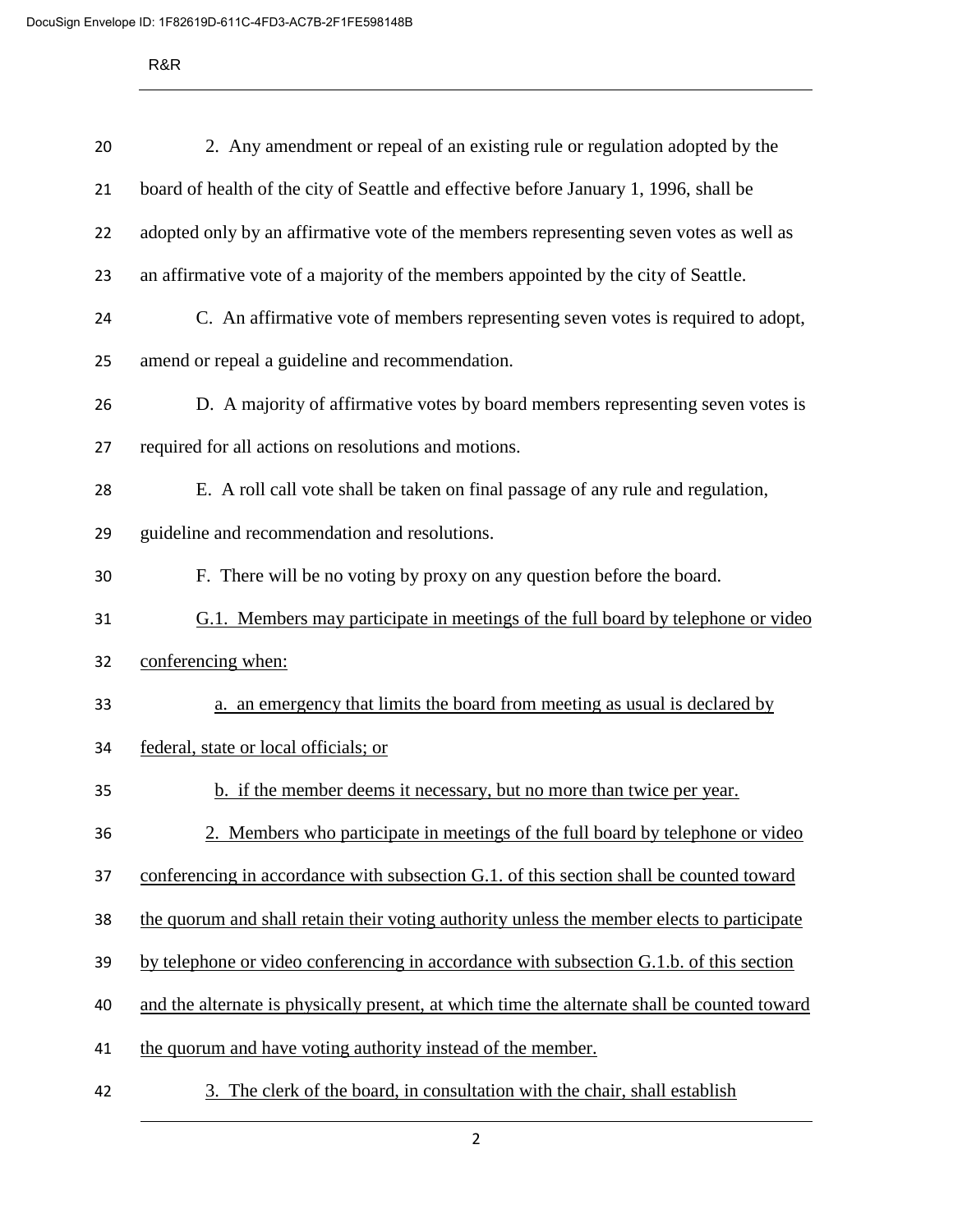R&R

| 12 |  | authentication and operating procedures pertaining to appearance by phone or video |  |
|----|--|------------------------------------------------------------------------------------|--|
|    |  |                                                                                    |  |

- conferencing under subsection G.1. of this section, which must comply with all state and
- county laws regarding open public meetings.
- 4. A member wishing to participate by telephone or video conferencing under
- subsection G. of this section shall declare orally or in writing to the chair and the board
- 48 administrator. It shall be noted in the minutes when members participate by telephone or
- video conferencing and whether they have retained or relinquished their voting authority
- under subsection G.2. of this section.
- 5. To facilitate connection to the broadcasting system, notices for participation
- by telephone or video conference should be made half an hour in advance of the meeting
- when possible, and the member should promptly inform the board administrator. When
- participating by means of telephone or video conference, the member shall speak audibly
- so that the public can hear the discussion and voting process.
- SECTION 2. The Board of Health finds as a fact and declares that an emergency exists and that the immediate adoption of this rule is necessary for the preservation of the public health, safety or general welfare, and that the observance of requirements of notice and hearing would be contrary to the public interest.